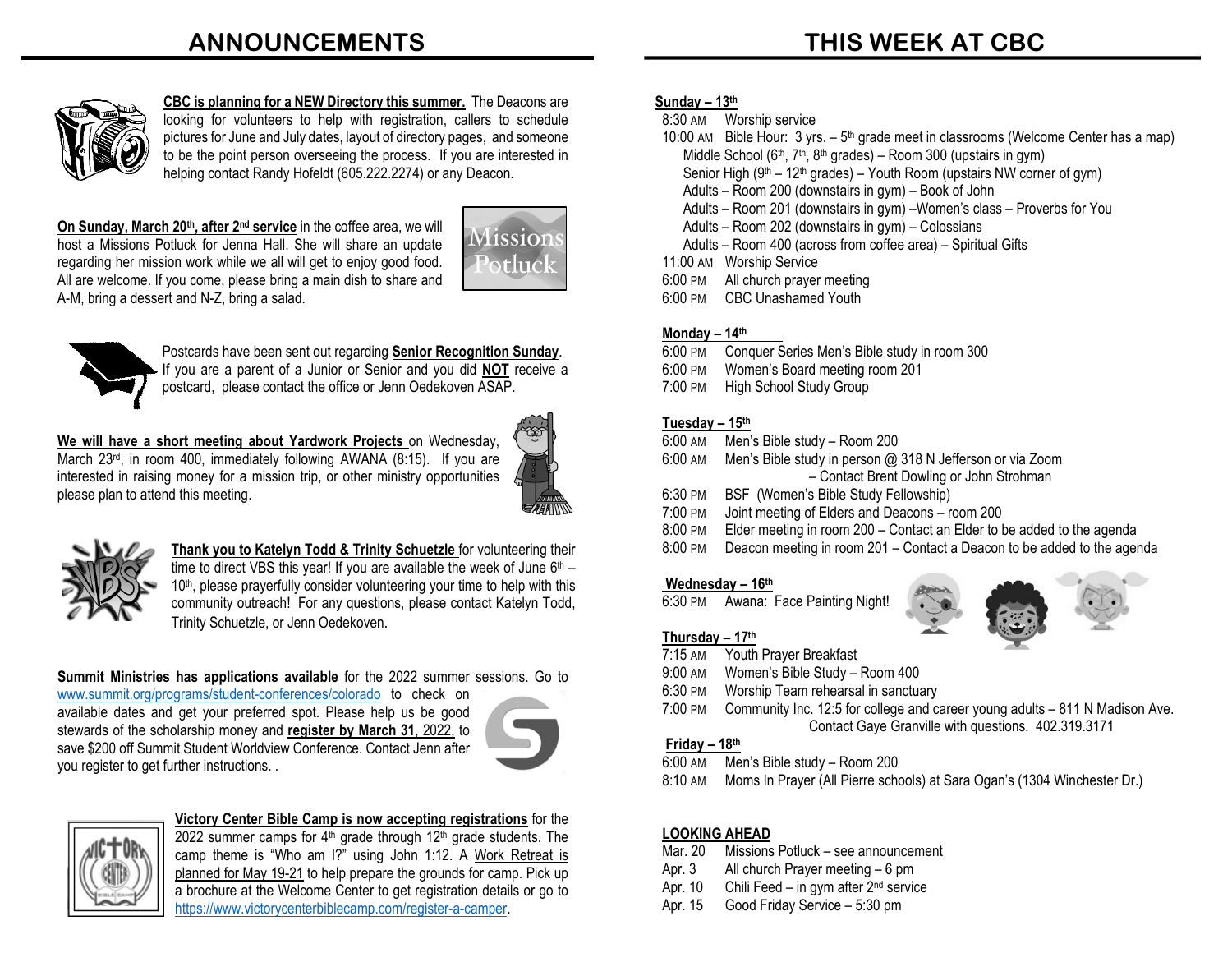# **WELCOME**

**WE'RE GLAD YOU'RE HERE** and we want to help you get connected and grow in your Christian walk. Please visit our Welcome Center to pick up a gift bag and ask for a brochure detailing various CBC ministries for all ages. A complete listing of our staff, ministries, and Sunday messages can be found at **[www.cbcpierre.org](http://www.cbcpierre.org/)**.

**Nursery is provided during both services and Sunday School:**

| 1 <sup>st</sup> service     | $8:25$ – end of service  | $infant - 3 years$ |
|-----------------------------|--------------------------|--------------------|
| <b>During Sunday School</b> | $9:50 -$ end of class    | infant $-3$ years  |
| 2 <sup>nd</sup> service     | $10:50 -$ end of service | $infant - 3 years$ |

**NURSING MOTHERS** are invited to use the Cry Room behind the kitchen in the coffee area.

# **WHAT WE BELIEVE**

**~** That Jesus is the Son of God who became a man to die for the sins of the whole world; He was raised from the dead and ascended back to heaven; He is coming again. (*1 Cor 15: 1-8*) **~** That the Bible is the inspired word of God and is the only authority for our faith (what we believe) and practice (how we are to live). (*2 Tim 3:16*) **~** That every person has worth as a creation of God, but that all have sinned and fallen short of the glory of God. (*Rom 3:23*) **~** That forgiveness of sins, the promise of eternal life and an abundant life are available to those who believe that Jesus Christ is Savior and Lord. (*Jn 3:16*) **~** That those accepting Christ shall repent of sin, confess faith, and be baptized into Him. (*Rom 10:9; Acts 2:38*) **~** That the Church exists to provide for the spiritual growth of the people and to see that the Gospel is preached to everyone. (*Eph 4:1-16*) **~** That Jesus Christ will one day return to earth and reign forever as King of kings and Lord of lords. (*1 Thess. 4:13-18*)

(? **CBC has Wi-Fi Internet.** The Welcome Center can provide connection information.

 $\mathcal{D}$ **CBC provides Assistive Listening Devices.** Check out a receiver at the Welcome Center.

**AED available** in the old kitchen by the offices

| <b>IVIARUM ZU''' VULUNIEERS</b>                          |                                               |                                   |                                                           |  |
|----------------------------------------------------------|-----------------------------------------------|-----------------------------------|-----------------------------------------------------------|--|
| <b>Scripture</b>                                         | Kevin Hofer                                   |                                   |                                                           |  |
| 1 <sup>st</sup> Ushers                                   | Shane Bland                                   | 2 <sup>nd</sup> Ushers            | Bob Hofer, Jon Becker                                     |  |
| 1 <sup>st</sup> Welcome Center                           |                                               | 2 <sup>nd</sup> Welcome Center    | Sara Ogan                                                 |  |
| 1 <sup>st</sup> Greeters                                 | Paul & Tia Hertel.<br>Randy & Roberta Hofeldt | 2 <sup>nd</sup> Greeters          | <b>Bob &amp; Collette Reiners</b><br>Joel & Carol Gengler |  |
| 1 <sup>st</sup> Nursery (Walker)                         | Pa & Nita Redden                              | 2 <sup>nd</sup> Nursery (Walker)  | Sara & Kayla Wallace                                      |  |
| <b>SS Nursery (Walker)</b>                               | Amanda Roark,<br>Shauna Letellier             | 2 <sup>nd</sup> Nursery (Toddler) | Caleb & Dawn Nordquist                                    |  |
| 1st Sound                                                | Kevin Espeland                                | 2 <sup>nd</sup> Sound             | Cody Lorenz                                               |  |
| 1 <sup>st</sup> Video                                    | Ron Duvall                                    | 2 <sup>nd</sup> Video             | <b>Mindy Sargent</b>                                      |  |
| 1 <sup>st</sup> Camera & Lights                          | <b>Barrie Sargent</b>                         | 2 <sup>nd</sup> Camera & Lights   | Dylan Madsen                                              |  |
| We thank you for your service to Community Bible Church! |                                               |                                   |                                                           |  |

### **MARCH 20TH VOLUNTEERS**

## **Worship Today\***

Gather in Fellowship Welcome **Rick Bauer**, Elder Call to Worship

Scripture Matt 12:36–37 (p. 817) Pastoral Prayer **Rick Bauer**, Elder Worship through Song

Worship through the Word **With Constant Constant Constant Constant Constant Constant Constant Constant Constant Constant Constant Constant Constant Constant Constant Constant Constant Constant Constant Constant Constant Co** Ephesians 4:29 (p. 978) Pastor Chance Sumner

Depart in Fellowship

**March 13, 2022 Worship Times 8:30 AM & 11:00 AM**

Communion

An Elder is available in the Prayer Room at the end of the service to pray & serve.

*\*Please remain quiet prior to the worship service to allow others to pray & meditate. \*Please remain in the sanctuary for the duration of the service to minimize distraction.*